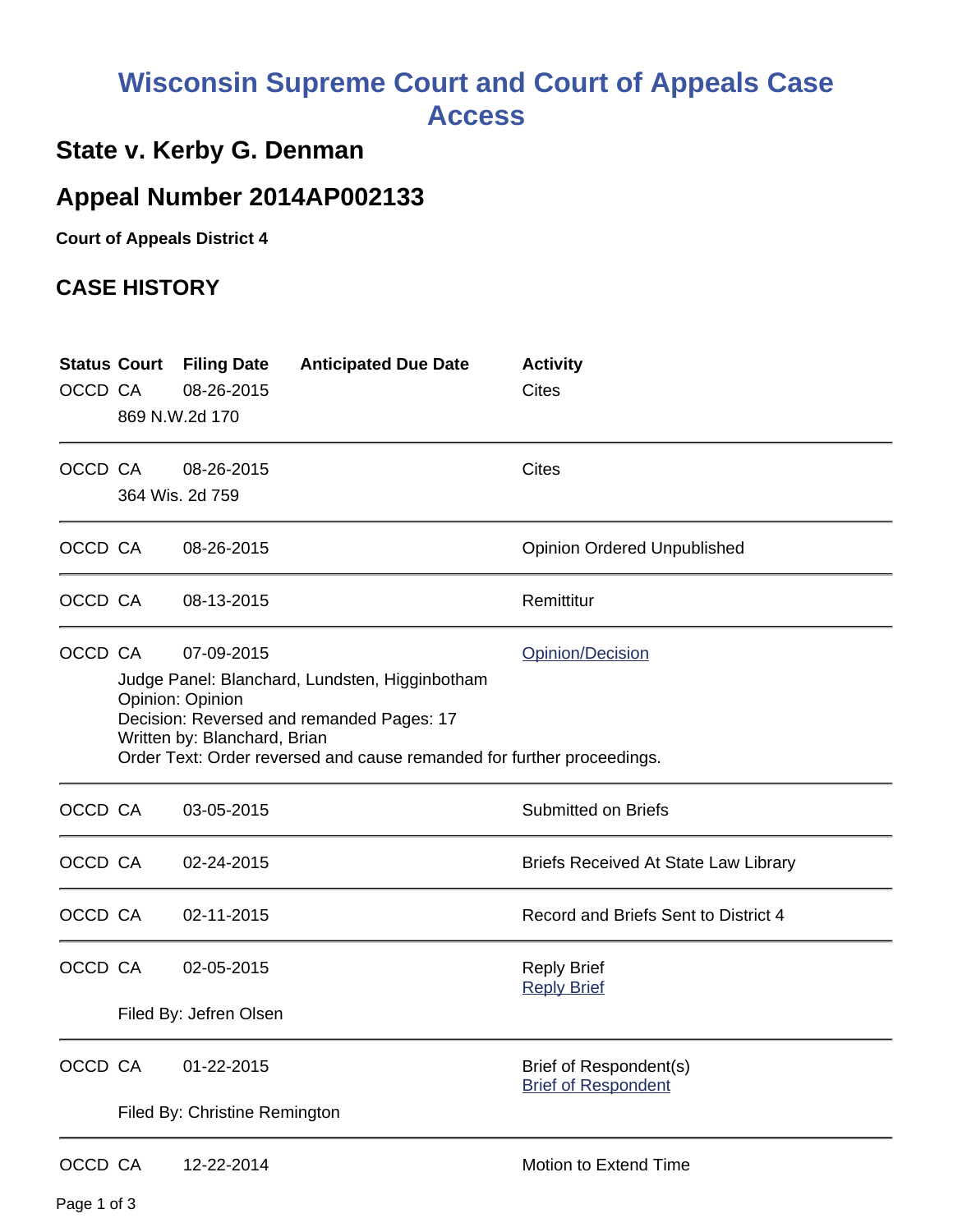Filed By: Christine Remington Submit Date: 12-23-2014 Decision: (G) Grant Decision Date: 12-29-2014 ORD that the time to file the State's brief is extended to January 28, 2015. See BRS event due on 1-28-2015

OCCD CA 12-09-2014 Attorney Change

Comment: Notice of Appearance for State of Wisconsin; delete AAG Weber; add AAG Remington

OCCD CA 12-03-2014 Brief & Appx of Appellant(s)

[Brief of Appellant](https://acefiling.wicourts.gov/document/eFiled/2014AP002133/131322)

Filed By: Jefren Olsen

OCCD CA  $11-26-2014$  Motion to Extend Time

Filed By: Jefren Olsen Submit Date: 11-26-2014 Decision: (G) Grant Decision Date: 12-2-2014 ORD that the extension motion is granted. The time to file the appellant's brief is hereby extended to December 5, 2014. See BAP event due on 12-5-2014

OCCD CA  $11-17-2014$  Motion to Extend Time

Filed By: Jefren Olsen Submit Date: 11-18-2014 Decision: (G) Grant Decision Date: 11-24-2014 ORD that the extension motion is granted. The time to file the appellant's brief is hereby extended to November 26, 2014. See BAP event due on 11-26-2014

OCCD CA 10-27-2014 **Attorney Change** Comment: Notice of Entry of Appearance on behalf of Kerby Dehman; delete Atty. Breedlove; add Atty. Olsen

| OCCD CA |                                                       | 10-06-2014 | <b>Sealed Documents</b>                |  |  |  |
|---------|-------------------------------------------------------|------------|----------------------------------------|--|--|--|
|         | Comment: #1,17,41,46,48,49,60,137,142,148,155,168,171 |            |                                        |  |  |  |
| OCCD CA |                                                       | 10-06-2014 | Record                                 |  |  |  |
|         | Comment: 1-1 to 185-1, Separate Box                   |            |                                        |  |  |  |
| OCCD CA |                                                       | 09-09-2014 | Notif. Sent-Filing of NAP & Ct. Record |  |  |  |
| OCCD CA |                                                       | 09-09-2014 | Fee Waived                             |  |  |  |
|         | Comment: SPD                                          |            |                                        |  |  |  |